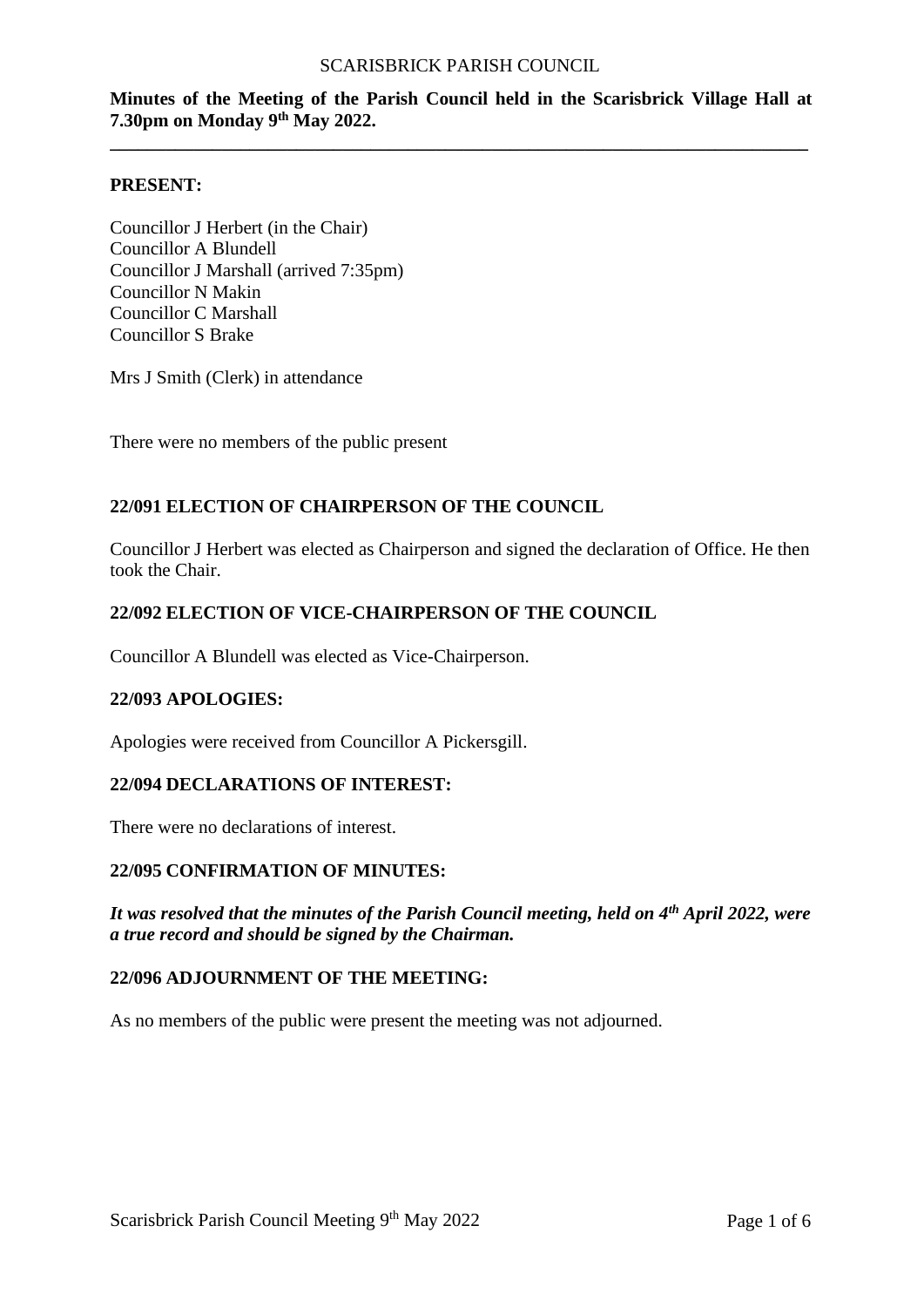## **22/097 PLANNING APPLICATIONS:**

| <b>Reference</b> | <b>Details</b>     | <b>Applicant</b> | <b>Address</b>     | <b>Resolution</b> |
|------------------|--------------------|------------------|--------------------|-------------------|
| 2022/0362/FUL    | Variation of       | Jenna            | Dam Wood, Hall     | No objection      |
| Response         | Condition No 5 of  | Mackintosh       | Road, Scarisbrick, |                   |
| Deadline         | Planning           |                  | Lancashire         |                   |
| 20/05/22         | Permission         |                  |                    |                   |
|                  | 2020/0992/FUL      |                  |                    |                   |
|                  | relating to        |                  |                    |                   |
|                  | number of          |                  |                    |                   |
|                  | residents. Further |                  |                    |                   |
|                  | details attached.  |                  |                    |                   |
| 2022/0384/FUL    | Retrospective      | Mr. J            | Greenings Farm,    | No objection      |
| Response         | construction of a  | Hodgson          | Greenings Lane,    |                   |
| Deadline:        | stable block and   |                  | Scarisbrick,       |                   |
| 27/05/22         | menage and         |                  | Southport,         |                   |
|                  | proposed           |                  | Lancashire         |                   |
|                  | additional menage  |                  |                    |                   |

The following applications were considered and the decisions taken as shown:

# **22/098 SPC WORKING GROUPS PROGRESS REPORTS:**

### **ROAD TRAFFIC WORKING GROUP:**

It was noted that the distribution of wheelie bin stickers had been completed. The small number of remaining stickers will be passed to Councillors for further distribution to residents as requested.

Barriers to the completion of the SPID project have been identified and these relate to the options around the posts required for the SPIDs and their installation. The options are: 1) to request LCC to install 8 bespoke columns, which will involve a long lead time, or 2) to hire a private contractor to do it but this will still require the involvement of LCC to give the necessary permissions.

It was resolved that, despite the long lead time, the option to request LCC to install the columns, was the way forward. However, County Councillors would be contacted to request their assistance in addressing the lead times.

# *It was resolved that a proposal document regarding the B5242 will be provided to the June SPC meeting for further consideration and approval.*

*It was resolved that County Councillors will be contacted to seek their assistance in addressing the long lead times provided by LCC Highways.*

# **MILLENNIUM WOOD WORKING GROUP:**

It was noted the contractors have visited the Woods and that quotations are awaited.

# *It was resolved that the quotes will be chased up and a report produced for consideration and approval at the June Meeting.*

Scarisbrick Parish Council Meeting 9<sup>th</sup> May 2022 Page 2 of 6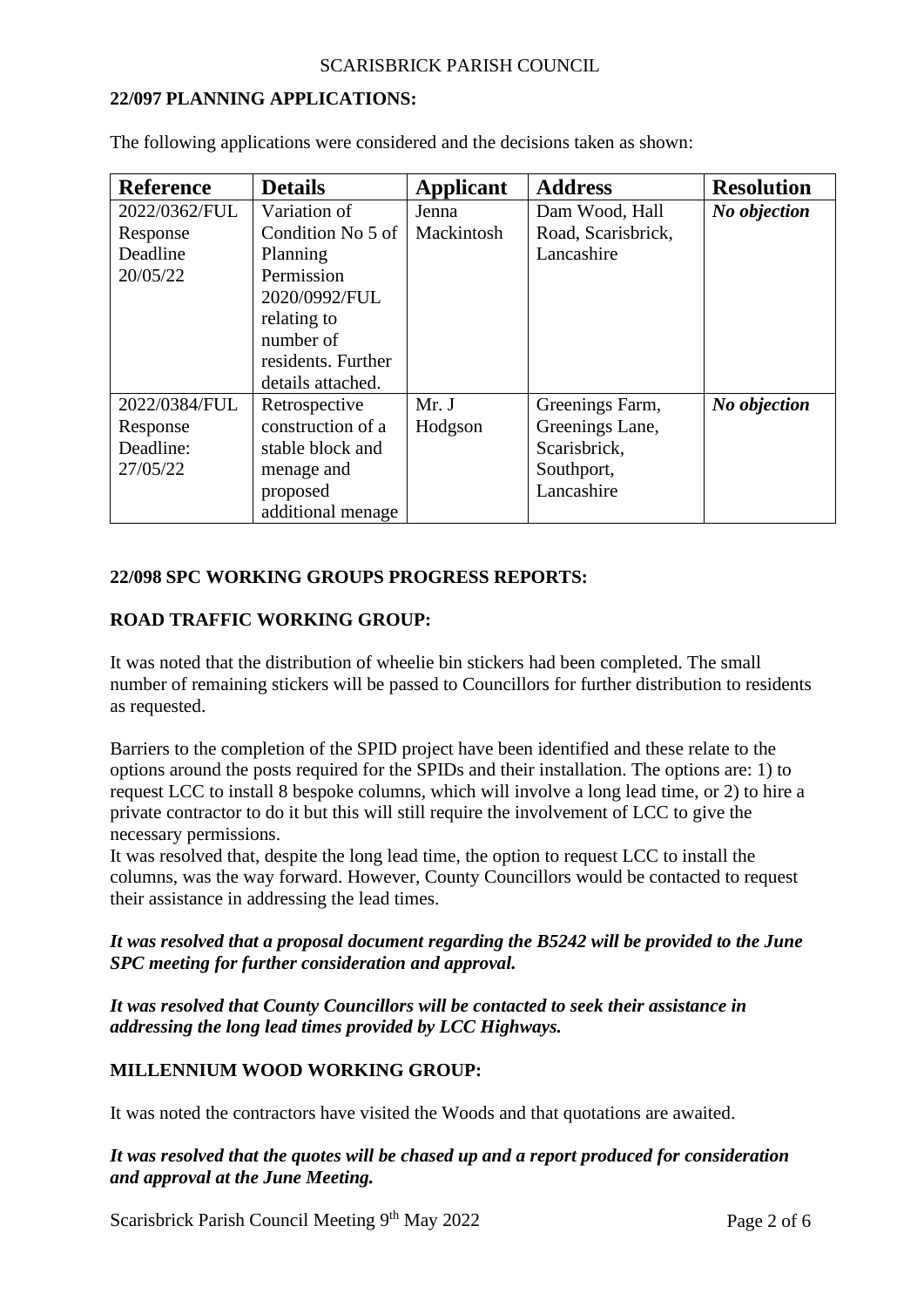# **22/099 INSURANCE RENEWAL 2022/23**:

## *It was resolved to approve payment of renewal premium £713.73.*

### **22/100 FINANCE:**

## *a) It was resolved to approve the following accounts for payment:*

|                | Payee                           | <b>Detail</b>                                                                                                                                                                                 | <b>Amount</b><br>Payable £ | <b>Authority</b>                       | <b>Payment</b><br><b>Type</b> |
|----------------|---------------------------------|-----------------------------------------------------------------------------------------------------------------------------------------------------------------------------------------------|----------------------------|----------------------------------------|-------------------------------|
|                |                                 |                                                                                                                                                                                               | (inc VAT                   |                                        |                               |
|                |                                 |                                                                                                                                                                                               | where                      |                                        |                               |
|                |                                 |                                                                                                                                                                                               | applicable)                |                                        |                               |
| $\mathbf{1}$   | J Smith                         | Salary (May22)                                                                                                                                                                                | 647.42                     | LGA 1972,<br>s112(2)                   | Electronic                    |
| $\overline{2}$ | J Smith                         | MS365 subscription<br>2 <sup>nd</sup> Mar to 1 <sup>st</sup> April.<br>Inv E0200I22B9<br>£18.12<br>MS365 subscription<br>2 <sup>nd</sup> Apr to 1 <sup>st</sup> May. Inv<br>E020200IEY £18.12 | 36.24                      | LGA 1972,<br>s111(1)                   | Electronic                    |
| $\overline{3}$ | M Winnard                       | <b>Additional Grass</b><br>Cutting Mar 22 Inv<br>1124744                                                                                                                                      | 250.00                     | <b>Open Spaces</b><br>Act 1906,<br>s10 | Electronic                    |
| $\overline{4}$ | Ian Edwards                     | <b>Internal Audit</b><br>Services for y/e<br>31/03/22. Inv 2022-<br>23IE003                                                                                                                   | 75.00                      | LGA 1972,<br>s111(1)                   | Electronic                    |
| 5<br>$\ast$    | PCC of St Marks,<br>Scarisbrick | Contribution to<br>refreshments at 15 <sup>th</sup><br>May 22 Civic Service<br>(agreed at Mar 22<br>SPC Meeting min<br>22/066)                                                                | 150.00                     | LGA 1972,<br>s137                      | Electronic                    |
| 6              | Zurich Municipal                | Renewal of Insurance<br>Arrangements for<br>01/06/22 to 31/05/23                                                                                                                              | 713.73                     | LGA 1972,<br>s111(1)                   | Electronic                    |

\*Item 5: This item of expenditure benefits the local community as paying for refreshments enables the community to gather together after the Civic Service and network with members of the Council

**b)** The following remittances/advice received were noted:

WLBC Precept  $(1<sup>st</sup> Instant)$  £13,446

WLBC CIL 2021/22 £5,370.98 St Elizabeth's. Oct 21 to Mar 22

Scarisbrick Parish Council Meeting 9<sup>th</sup> May 2022 Page 3 of 6 WLBC CIL  $\text{£}1790.33 \text{ Oct } 21 \text{ to Mar } 22 \text{ no explanation}$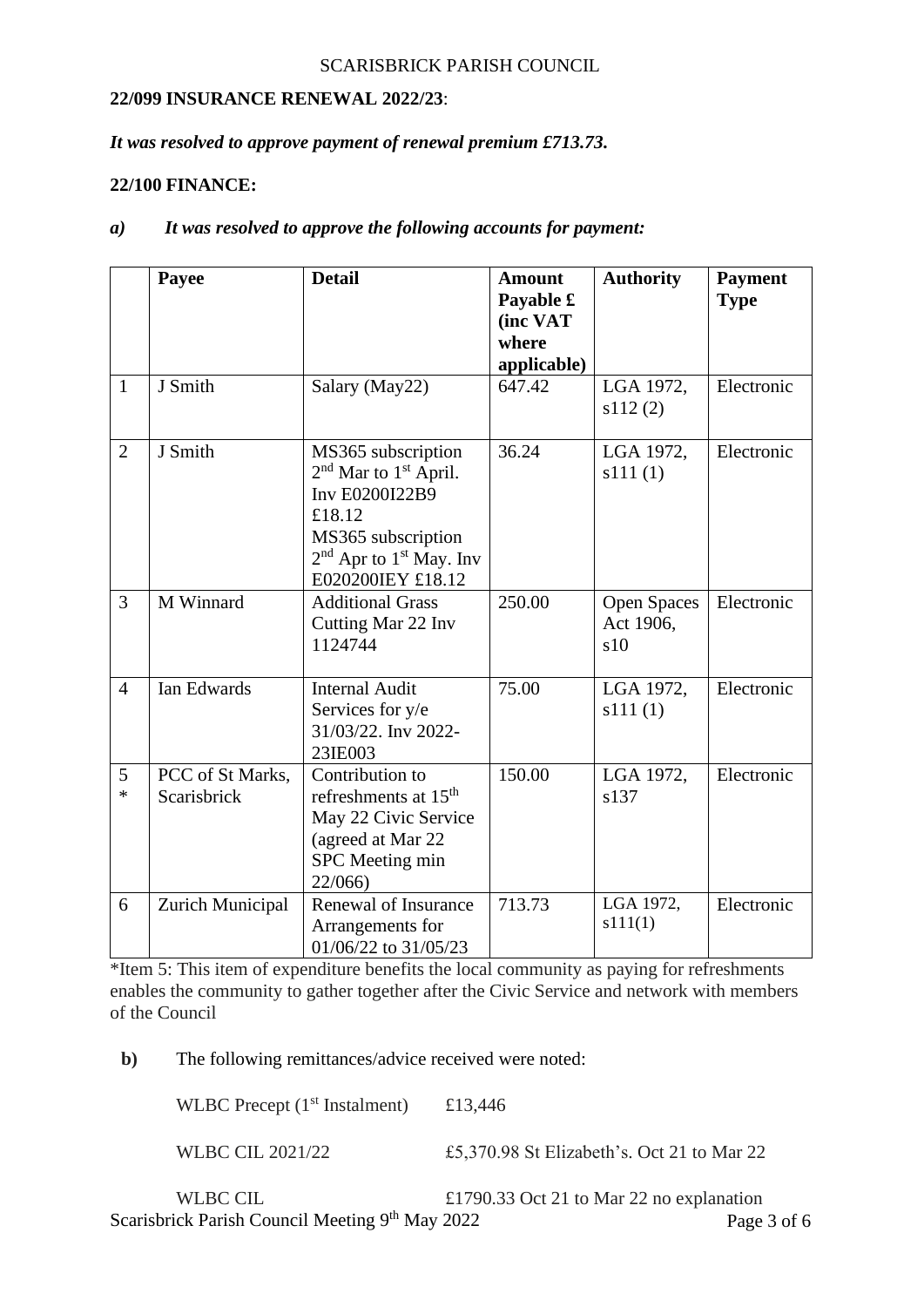The Clerk explained that, pending query with WLBC, the two CIL amounts had been included as a remittance advice had been received for £5,370.98 but a payment of £1,790.33 has been received with no explanation provided.

WLBC have now advised that, as the CIL officer left in February and the post is still vacant, other staff have assisted in processing CIL payments. Unfortunately, an error has been made and £1,790.33 has been paid in error, when £5,370.98 should have been paid. A further payment of £3,580.65 will be made as soon as possible to correct this.

- **c)** The 2020-21 Quarter 4 (Jan 22 to Mar 22) bank reconciliation was received and noted. It was confirmed that the bank reconciliation had been formally verified by Cllr Herbert and that, as Cllr Herbert has been elected Chairman, another Councillor will need to be nominated to complete this essential internal control task on a quarterly basis.
- **d)** The 2021-22 budget outturn report was received, and the reserves position was discussed. *It was resolved to approve the report and that Reserves should be discussed at a future SPC meeting particularly regarding CIL monies.*
- **e)** The 2021-22 Annual Financial Statement of Accounts was received and approved.

# **22/101 INTERNAL AUDITOR'S REPORT (YEAR ENDING 31 MARCH 2022):**

The 2021-22 Internal Auditor's report was noted. There are no items of concern, and the report has noted the high standards to which the accounts are maintained with an excellent audit trail through to the accounts. There were several good practice points noted in the report.

# **21/102 REVIEW OF EFFECTIVENESS OF INTERNAL CONTROL**:

The review of the effectiveness of internal control carried out by the Councillor A Blundell and Councillor J Marshall was noted and approved.

#### **22/103 2021-22 ANNUAL GOVERNANCE & ACCOUNTABILITY RETURN (AGAR):**

- *a) It was unanimously resolved to approve the AGAR timetable, including the exercise of public rights period.*
- **b)** The AGAR Annual Internal Audit Report was noted
- *c)* The Annual Governance Statement Section 1 (AGS) was completed and approved. *It was unanimously resolved that the Chairman sign the AGAR Annual Governance Statement.*
- *d*) to review and approve The Accounting Statements- AGAR Section 2 were review and approved. *It was unanimously resolved that the Chairman sign the AGAR accounting statements.*

# **22/104 2021/22 VAT CLAIM:**

It was noted that the 2021/22 VAT claim for £535.54 has been submitted to HMRC.

#### **22/105 BANK MANDATE**:

*It was resolved to approve the amendments to the bank mandate to remove and replace approved signatories details and add Councillor J Herbert as a signatory.*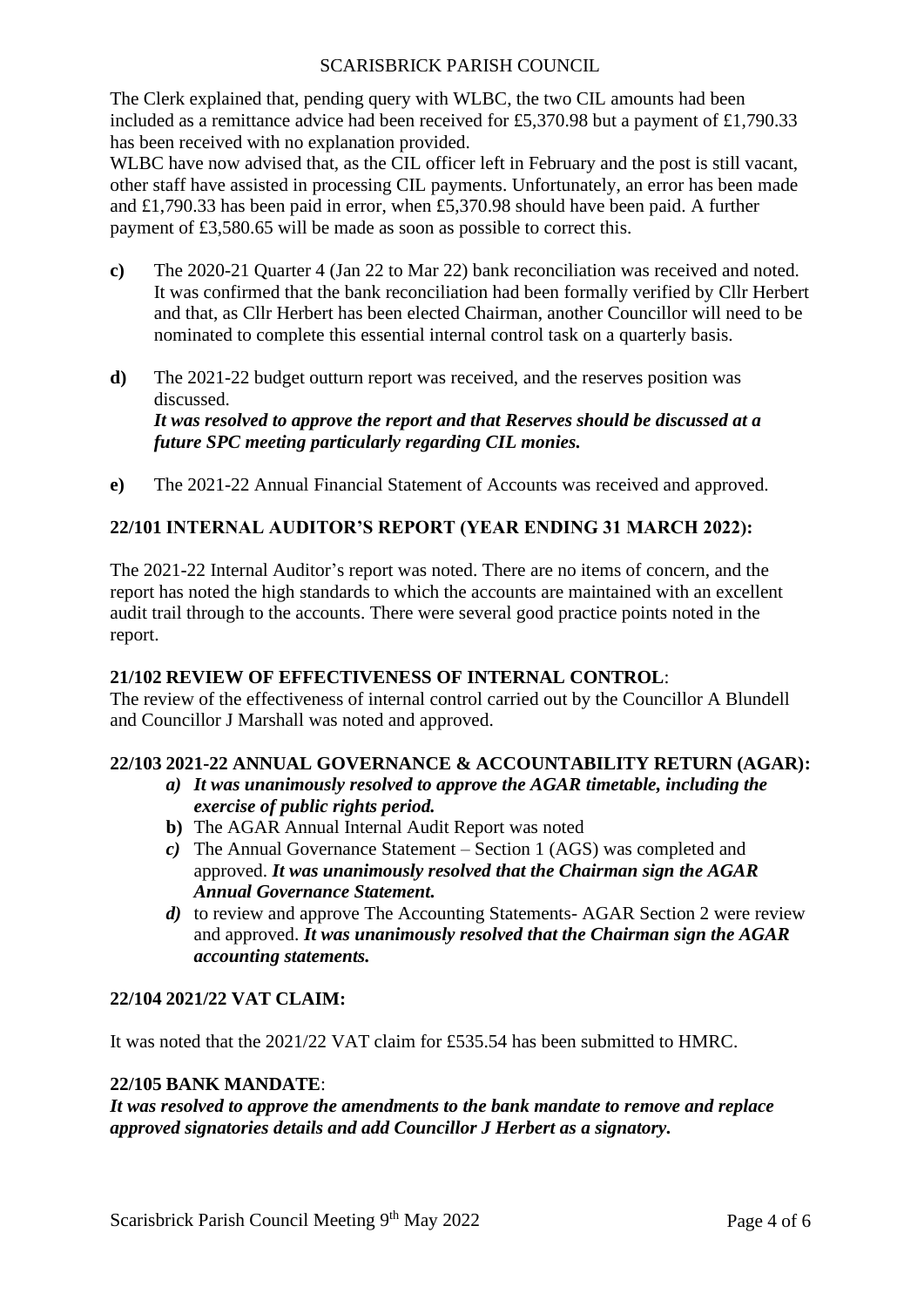## **22/106 FLOOD EQUIPMENT SHOPPING LIST:**

The purchase of flood equipment has been delayed due to the need to identify sites for storage facilities.

## *It was resolved that Councillor C Marshall will contact St Elizabeth's to establish areas for the installation of storage facilities and that the Clerk will contact Scarisbrick Village Hall to discuss further.*

Clerk to provide dimensions of proposed storage receptacles to Councillor C Marshall

# **22/107 2022 SCARISBRICK GARDENING COMPETITION:**

Progress has been made in planning the 2022 Scarisbrick Gardening Competition although the date had not yet been specified. This will need to be advertised on website and social media.

A further proposal to hold a Scarecrow Competition was discussed and it was determined that this should be included on the SPC June meeting agenda for further consideration.

## **22/108 WLBC CAPITAL GRANT APPLICATION:**

The capital application for funding towards the purchase of SPIDs has been successful and the conditions attached to the expenditure of the funding were noted.

### **22/109 COUNCILLOR VACANCIES:**

*It was resolved that the Clerk should commence the co-option process to obtain applications for the two parish councillor vacancies.*

# **22/110 2022-23 INTERNAL AUDIT ARRANGEMENTS:**

*It was resolved to appoint internal audit to complete interim (half year) and full year audit work to ensure a continuous audit throughout the year (attached).* Clerk to liaise with the internal auditor.

#### **22/111 REGISTER OF INTERESTS UPDATE:**

Forms were distributed to Councillors to update the Register of Interests for 2022/23. The completed forms are required to be returned to the Clerk at the SPC Meeting on  $13<sup>th</sup>$  June 2022. They can then be forwarded to WLBC.

The Chair reminded Councillors of the importance of this exercise and that not registering a disclosable pecuniary interest is a criminal offence.

### **22/112 CLERKS REPORT: FOR INFORMATION**

The Clerk's report was noted.